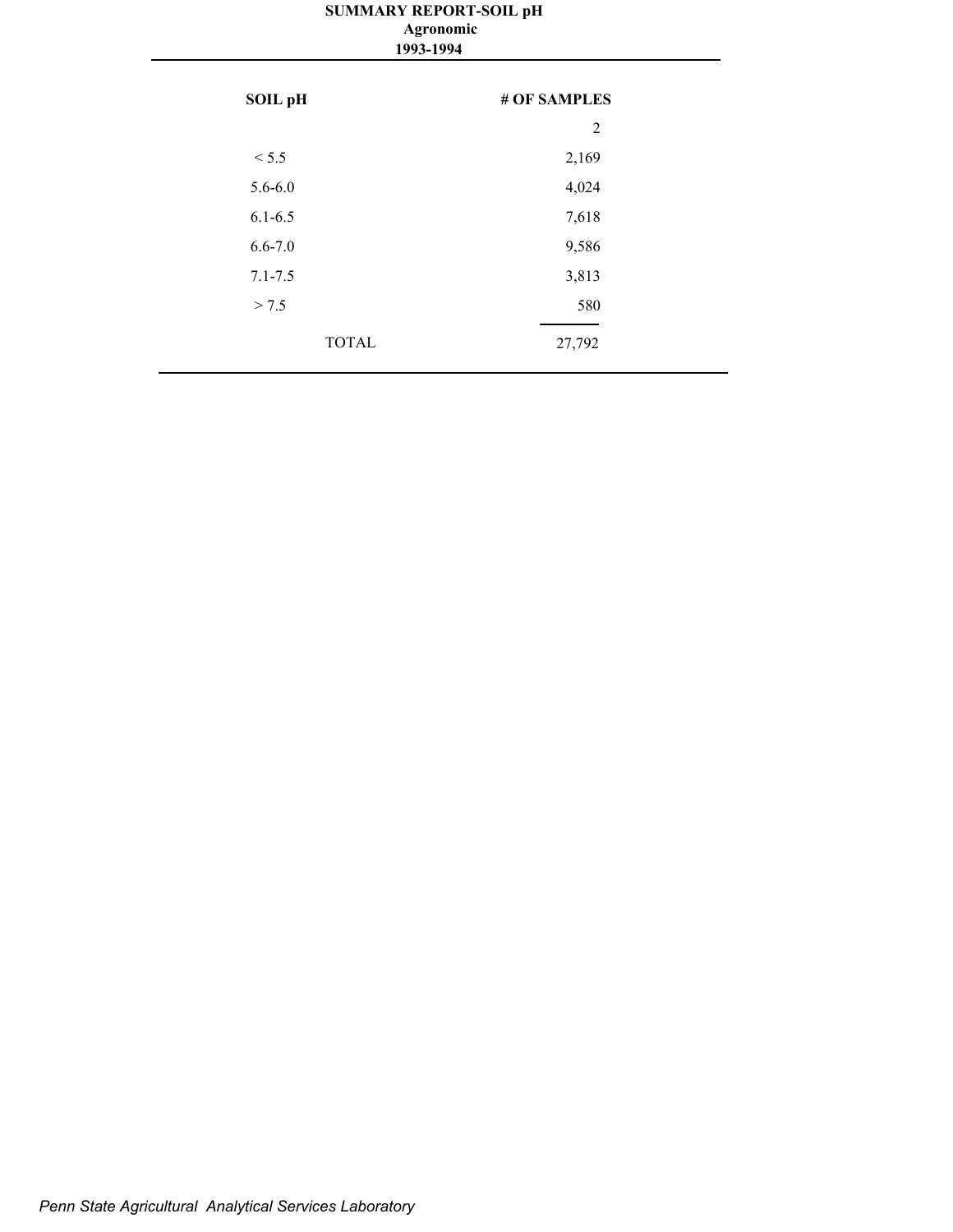|                |                  | <b>Agronomic</b><br>1993-1994 |                |                         |
|----------------|------------------|-------------------------------|----------------|-------------------------|
| <b>COUNTY:</b> | <b>NAME</b>      | <b>TOT SAMPLES</b>            | <b>SOIL pH</b> | # OF SAMPLES            |
| 01             | <b>ADAMS</b>     | 474                           |                |                         |
|                |                  |                               | < 5.5          | $21\,$                  |
|                |                  |                               | $5.6 - 6.0$    | 94                      |
|                |                  |                               | $6.1 - 6.5$    | 173                     |
|                |                  |                               | $6.6 - 7.0$    | 151                     |
|                |                  |                               | $7.1 - 7.5$    | 32                      |
|                |                  |                               | > 7.5          | $\overline{\mathbf{3}}$ |
| 02             | <b>ALLEGHENY</b> | 150                           |                |                         |
|                |                  |                               | < 5.5          | 37                      |
|                |                  |                               | $5.6 - 6.0$    | $27\,$                  |
|                |                  |                               | $6.1 - 6.5$    | 28                      |
|                |                  |                               | $6.6 - 7.0$    | 19                      |
|                |                  |                               | $7.1 - 7.5$    | 16                      |
|                |                  |                               | > 7.5          | 23                      |
| 03             | <b>ARMSTRONG</b> | 181                           |                |                         |
|                |                  |                               | < 5.5          | 23                      |
|                |                  |                               | $5.6 - 6.0$    | 41                      |
|                |                  |                               | $6.1 - 6.5$    | 48                      |
|                |                  |                               | $6.6 - 7.0$    | 50                      |
|                |                  |                               | $7.1 - 7.5$    | 18                      |
|                |                  |                               | > 7.5          | $\mathbf{1}$            |
| 04             | <b>BEAVER</b>    | 124                           |                |                         |
|                |                  |                               | < 5.5          | 34                      |
|                |                  |                               | $5.6 - 6.0$    | 25                      |
|                |                  |                               | $6.1 - 6.5$    | 28                      |
|                |                  |                               | $6.6 - 7.0$    | $31\,$                  |
|                |                  |                               | $7.1 - 7.5$    | 6                       |
| $05\,$         | <b>BEDFORD</b>   | 947                           |                |                         |
|                |                  |                               | < 5.5          | 34                      |
|                |                  |                               | $5.6 - 6.0$    | 94                      |
|                |                  |                               | $6.1 - 6.5$    | 230                     |
|                |                  |                               | $6.6 - 7.0$    | 391                     |
|                |                  |                               | $7.1 - 7.5$    | 180                     |
|                |                  |                               | > 7.5          | 18                      |
| $06\,$         | <b>BERKS</b>     | 502                           |                |                         |
|                |                  |                               | < 5.5          | 5                       |
|                |                  |                               | $5.6 - 6.0$    | 35                      |
|                |                  |                               | $6.1 - 6.5$    | 184                     |
|                |                  |                               | $6.6 - 7.0$    | 230                     |
|                |                  |                               | $7.1 - 7.5$    | 47                      |
|                |                  |                               | > 7.5          | $\mathbf{1}$            |
| 07             | <b>BLAIR</b>     | 869                           |                |                         |
|                |                  |                               | < 5.5          | 37                      |
|                |                  |                               | $5.6 - 6.0$    | 83                      |
|                |                  |                               | $6.1 - 6.5$    | 194                     |
|                |                  |                               |                |                         |

6.6-7.0 347

## **SUMMARY REPORT BY COUNTY-SOIL pH**

*Penn State Agricultural Analytical Services Laboratory*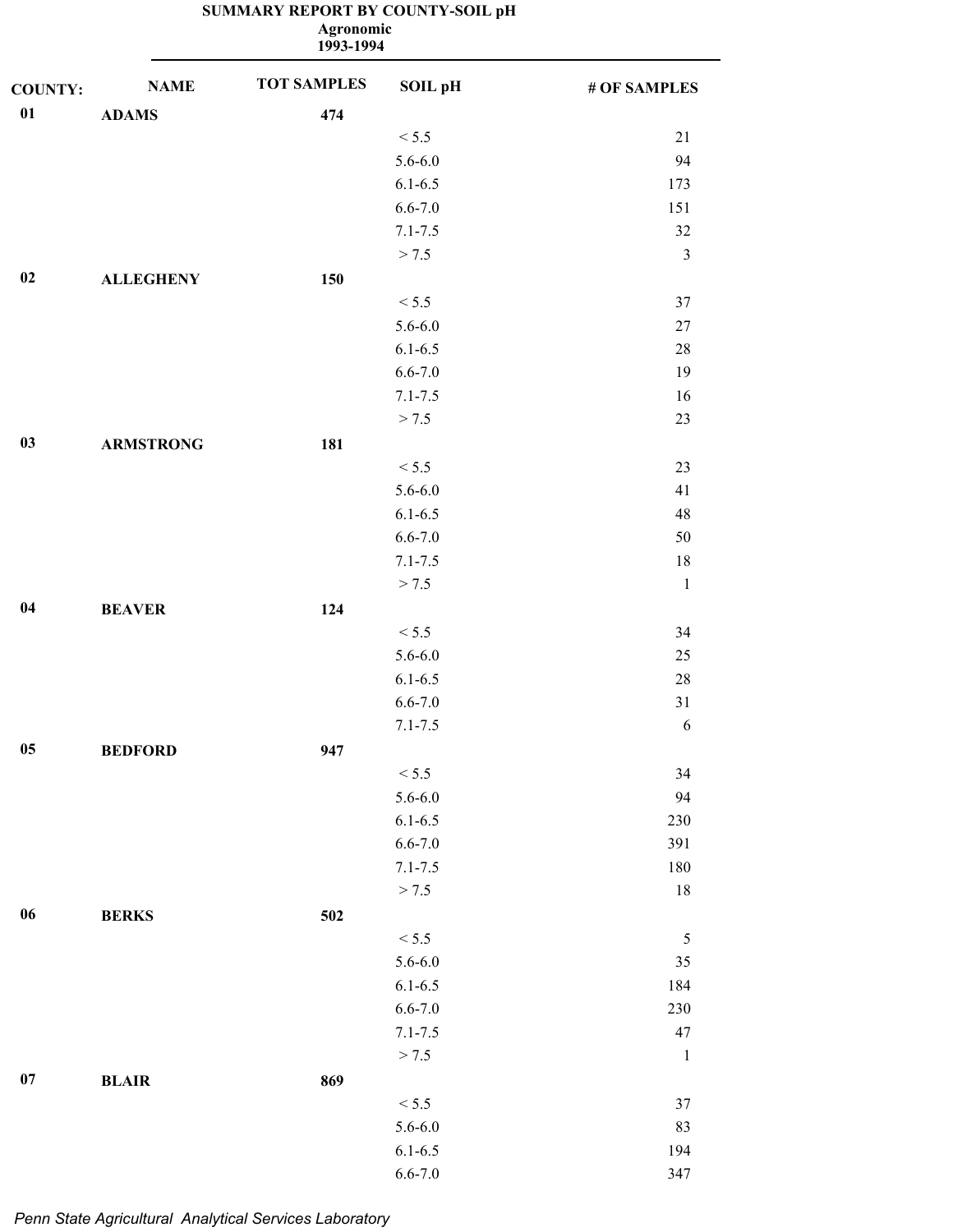|                | <b>Agronomic</b><br>1993-1994 |                    |             |                         |  |  |
|----------------|-------------------------------|--------------------|-------------|-------------------------|--|--|
| <b>COUNTY:</b> | <b>NAME</b>                   | <b>TOT SAMPLES</b> | SOIL pH     | # OF SAMPLES            |  |  |
|                |                               |                    | $7.1 - 7.5$ | 198                     |  |  |
|                |                               |                    | > 7.5       | $10\,$                  |  |  |
| ${\bf 08}$     | <b>BRADFORD</b>               | 1278               |             |                         |  |  |
|                |                               |                    |             | $\mathbf{1}$            |  |  |
|                |                               |                    | < 5.5       | $72\,$                  |  |  |
|                |                               |                    | $5.6 - 6.0$ | 246                     |  |  |
|                |                               |                    | $6.1 - 6.5$ | 383                     |  |  |
|                |                               |                    | $6.6 - 7.0$ | 479                     |  |  |
|                |                               |                    | $7.1 - 7.5$ | 95                      |  |  |
|                |                               |                    | > 7.5       | $\sqrt{2}$              |  |  |
| 09             | <b>BUCKS</b>                  | 150                |             |                         |  |  |
|                |                               |                    | < 5.5       | $10\,$                  |  |  |
|                |                               |                    | $5.6 - 6.0$ | 26                      |  |  |
|                |                               |                    | $6.1 - 6.5$ | 49                      |  |  |
|                |                               |                    | $6.6 - 7.0$ | 51                      |  |  |
|                |                               |                    | $7.1 - 7.5$ | 13                      |  |  |
|                |                               |                    | > 7.5       | $\mathbf{1}$            |  |  |
| 10             | <b>BUTLER</b>                 | 474                |             |                         |  |  |
|                |                               |                    | < 5.5       | 73                      |  |  |
|                |                               |                    | $5.6 - 6.0$ | $100\,$                 |  |  |
|                |                               |                    | $6.1 - 6.5$ | 135                     |  |  |
|                |                               |                    | $6.6 - 7.0$ | 117                     |  |  |
|                |                               |                    | $7.1 - 7.5$ | 45                      |  |  |
|                |                               |                    | > 7.5       | $\overline{4}$          |  |  |
| 11             | <b>CAMBRIA</b>                | 469                |             |                         |  |  |
|                |                               |                    | < 5.5       | 68                      |  |  |
|                |                               |                    | $5.6 - 6.0$ | 91                      |  |  |
|                |                               |                    | $6.1 - 6.5$ | 107                     |  |  |
|                |                               |                    | $6.6 - 7.0$ | 140                     |  |  |
|                |                               |                    | $7.1 - 7.5$ | $58\,$                  |  |  |
|                |                               |                    | > 7.5       | 5                       |  |  |
| 12             | <b>CAMERON</b>                | 21                 |             |                         |  |  |
|                |                               |                    | < 5.5       | $10\,$                  |  |  |
|                |                               |                    | $5.6 - 6.0$ | $\sqrt{5}$              |  |  |
|                |                               |                    | $6.1 - 6.5$ | $\overline{\mathbf{3}}$ |  |  |
|                |                               |                    | $6.6 - 7.0$ | $\boldsymbol{2}$        |  |  |
|                |                               |                    | $7.1 - 7.5$ | $\mathbf{1}$            |  |  |
|                |                               |                    |             |                         |  |  |
| 13             | <b>CARBON</b>                 | 42                 |             |                         |  |  |
|                |                               |                    | < 5.5       | $\overline{4}$          |  |  |
|                |                               |                    | $5.6 - 6.0$ | $\tau$                  |  |  |
|                |                               |                    | $6.1 - 6.5$ | $\,8\,$                 |  |  |
|                |                               |                    | $6.6 - 7.0$ | 14                      |  |  |
|                |                               |                    | $7.1 - 7.5$ | $\,8\,$                 |  |  |
|                |                               |                    | > 7.5       | $\mathbf{1}$            |  |  |
| 14             | <b>CENTRE</b>                 | 1201               |             |                         |  |  |
|                |                               |                    | < 5.5       | 68                      |  |  |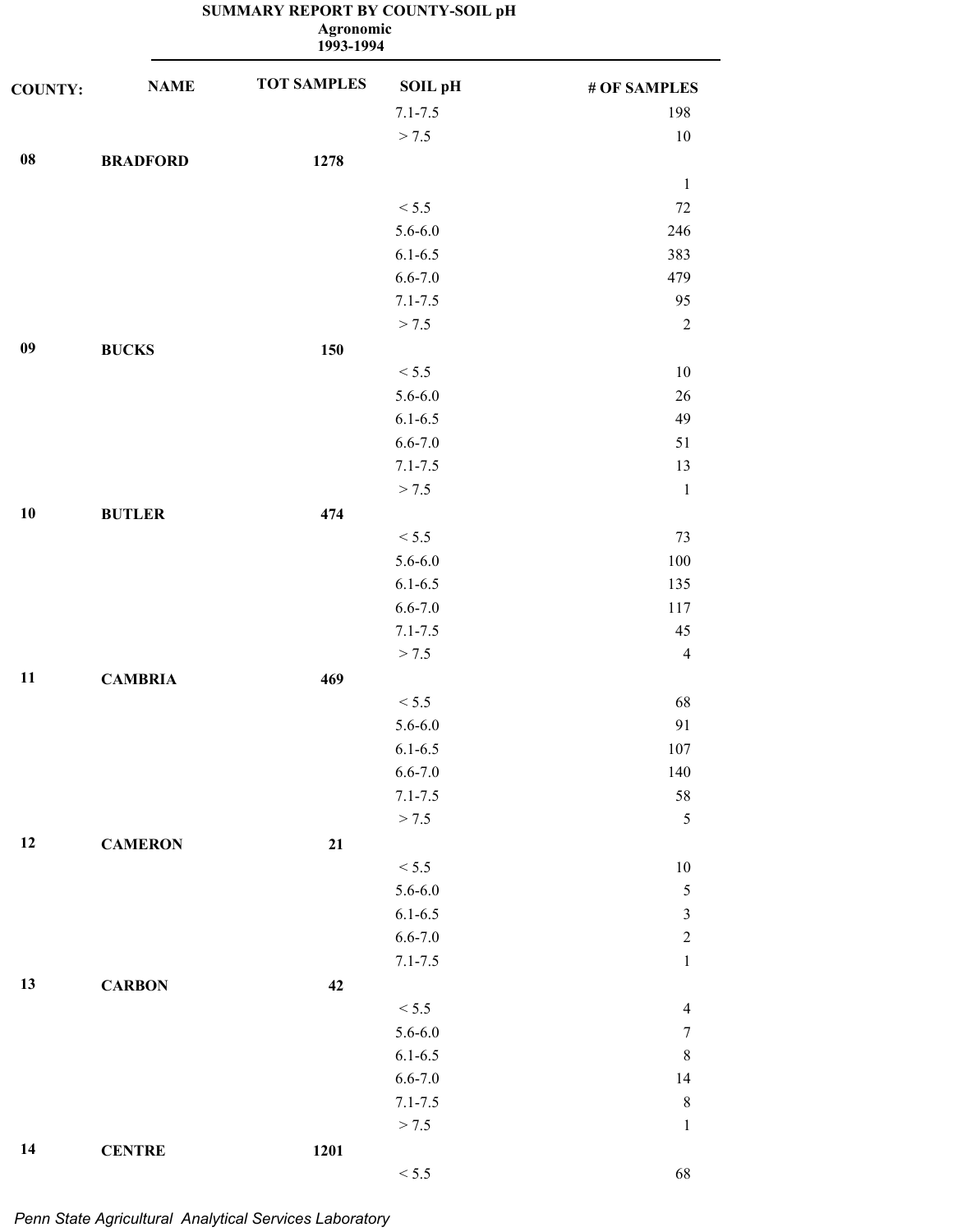**1993-1994 Agronomic**

| <b>COUNTY:</b> | <b>NAME</b>       | <b>TOT SAMPLES</b> | <b>SOIL pH</b> | # OF SAMPLES |
|----------------|-------------------|--------------------|----------------|--------------|
|                |                   |                    | $5.6 - 6.0$    | 94           |
|                |                   |                    | $6.1 - 6.5$    | 237          |
|                |                   |                    | $6.6 - 7.0$    | 509          |
|                |                   |                    | $7.1 - 7.5$    | 260          |
|                |                   |                    | > 7.5          | 33           |
| 15             | <b>CHESTER</b>    | 725                |                |              |
|                |                   |                    | < 5.5          | 31           |
|                |                   |                    | $5.6 - 6.0$    | 79           |
|                |                   |                    | $6.1 - 6.5$    | 164          |
|                |                   |                    | $6.6 - 7.0$    | 276          |
|                |                   |                    | $7.1 - 7.5$    | 141          |
|                |                   |                    | > 7.5          | 34           |
| 16             | <b>CLARION</b>    | 193                |                |              |
|                |                   |                    | < 5.5          | 50           |
|                |                   |                    | $5.6 - 6.0$    | 42           |
|                |                   |                    | $6.1 - 6.5$    | 51           |
|                |                   |                    | $6.6 - 7.0$    | 41           |
|                |                   |                    | $7.1 - 7.5$    | $\mathbf{9}$ |
| 17             | <b>CLEARFIELD</b> | 562                |                |              |
|                |                   |                    | < 5.5          | 92           |
|                |                   |                    | $5.6 - 6.0$    | 82           |
|                |                   |                    | $6.1 - 6.5$    | 195          |
|                |                   |                    | $6.6 - 7.0$    | 138          |
|                |                   |                    | $7.1 - 7.5$    | 40           |
|                |                   |                    | > 7.5          | 15           |
| 18             | <b>CLINTON</b>    | 195                |                |              |
|                |                   |                    | $< 5.5$        | $10\,$       |
|                |                   |                    | $5.6 - 6.0$    | 17           |
|                |                   |                    | $6.1 - 6.5$    | 69           |
|                |                   |                    | $6.6 - 7.0$    | 86           |
|                |                   |                    | $7.1 - 7.5$    | 12           |
|                |                   |                    | > 7.5          | $\,1\,$      |
| 19             | <b>COLUMBIA</b>   | 406                |                |              |
|                |                   |                    | < 5.5          | 41           |
|                |                   |                    | $5.6 - 6.0$    | 55           |
|                |                   |                    | $6.1 - 6.5$    | 132          |
|                |                   |                    | $6.6 - 7.0$    | 127          |
|                |                   |                    | $7.1 - 7.5$    | $28\,$       |
|                |                   |                    | > 7.5          | 23           |
| 20             | <b>CRAWFORD</b>   | 873                |                |              |
|                |                   |                    | < 5.5          | 105          |
|                |                   |                    | $5.6 - 6.0$    | 238          |
|                |                   |                    | $6.1 - 6.5$    | 274          |
|                |                   |                    | $6.6 - 7.0$    | 219          |
|                |                   |                    | $7.1 - 7.5$    | $31\,$       |
|                |                   |                    | > 7.5          | $\sqrt{6}$   |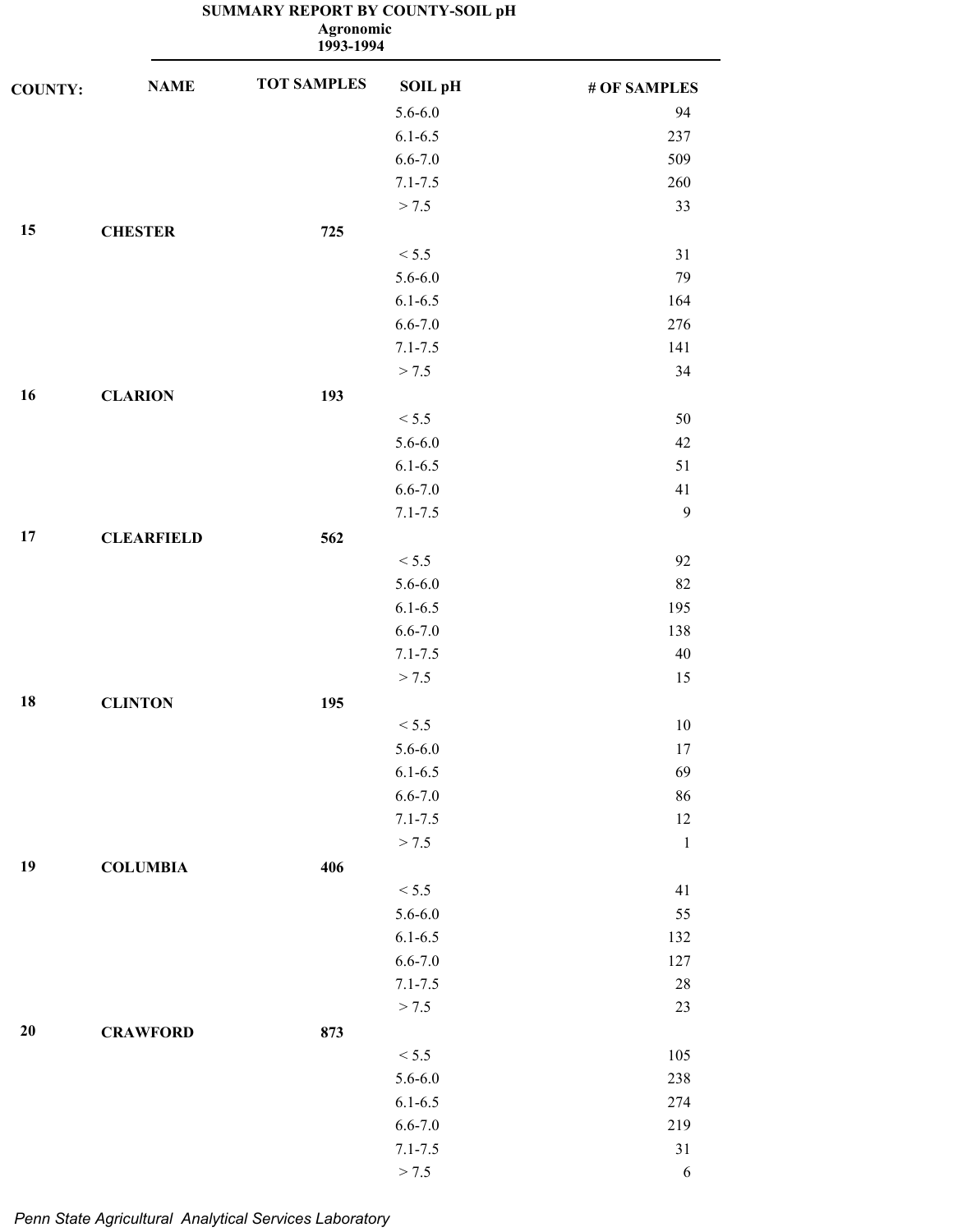| <b>NAME</b>       | <b>TOT SAMPLES</b>                             | <b>SOIL pH</b> | # OF SAMPLES                                                                                                                                                                                                                  |
|-------------------|------------------------------------------------|----------------|-------------------------------------------------------------------------------------------------------------------------------------------------------------------------------------------------------------------------------|
| <b>CUMBERLAND</b> | 867                                            |                |                                                                                                                                                                                                                               |
|                   |                                                | < 5.5          | 21                                                                                                                                                                                                                            |
|                   |                                                | $5.6 - 6.0$    | 83                                                                                                                                                                                                                            |
|                   |                                                | $6.1 - 6.5$    | 258                                                                                                                                                                                                                           |
|                   |                                                | $6.6 - 7.0$    | 328                                                                                                                                                                                                                           |
|                   |                                                | $7.1 - 7.5$    | 147                                                                                                                                                                                                                           |
|                   |                                                | > 7.5          | 30                                                                                                                                                                                                                            |
| <b>DAUPHIN</b>    | 531                                            |                |                                                                                                                                                                                                                               |
|                   |                                                | < 5.5          | 52                                                                                                                                                                                                                            |
|                   |                                                | $5.6 - 6.0$    | 59                                                                                                                                                                                                                            |
|                   |                                                | $6.1 - 6.5$    | 140                                                                                                                                                                                                                           |
|                   |                                                | $6.6 - 7.0$    | 155                                                                                                                                                                                                                           |
|                   |                                                | $7.1 - 7.5$    | 93                                                                                                                                                                                                                            |
|                   |                                                | > 7.5          | 32                                                                                                                                                                                                                            |
| <b>DELAWARE</b>   | 31                                             |                |                                                                                                                                                                                                                               |
|                   |                                                | < 5.5          | $\sqrt{2}$                                                                                                                                                                                                                    |
|                   |                                                | $5.6 - 6.0$    | $\sqrt{6}$                                                                                                                                                                                                                    |
|                   |                                                | $6.1 - 6.5$    | 9                                                                                                                                                                                                                             |
|                   |                                                | $6.6 - 7.0$    | $11\,$                                                                                                                                                                                                                        |
|                   |                                                | $7.1 - 7.5$    | $\mathfrak{Z}$                                                                                                                                                                                                                |
| <b>ELK</b>        | 59                                             |                |                                                                                                                                                                                                                               |
|                   |                                                | < 5.5          | $11\,$                                                                                                                                                                                                                        |
|                   |                                                | $5.6 - 6.0$    | 13                                                                                                                                                                                                                            |
|                   |                                                | $6.1 - 6.5$    | 18                                                                                                                                                                                                                            |
|                   |                                                | $6.6 - 7.0$    | $11\,$                                                                                                                                                                                                                        |
|                   |                                                | $7.1 - 7.5$    | $\sqrt{6}$                                                                                                                                                                                                                    |
|                   | 272                                            |                |                                                                                                                                                                                                                               |
|                   |                                                | < 5.5          | 29                                                                                                                                                                                                                            |
|                   |                                                |                | 94                                                                                                                                                                                                                            |
|                   |                                                |                | 108                                                                                                                                                                                                                           |
|                   |                                                |                | 39                                                                                                                                                                                                                            |
|                   |                                                |                | $\sqrt{2}$                                                                                                                                                                                                                    |
|                   |                                                |                |                                                                                                                                                                                                                               |
|                   |                                                |                | 52                                                                                                                                                                                                                            |
|                   |                                                |                | $77\,$                                                                                                                                                                                                                        |
|                   |                                                |                | 92                                                                                                                                                                                                                            |
|                   |                                                |                | 101                                                                                                                                                                                                                           |
|                   |                                                |                | 26                                                                                                                                                                                                                            |
|                   |                                                |                | $\,8\,$                                                                                                                                                                                                                       |
|                   |                                                |                |                                                                                                                                                                                                                               |
|                   |                                                |                | $\sqrt{6}$                                                                                                                                                                                                                    |
|                   |                                                |                | $\sqrt{6}$                                                                                                                                                                                                                    |
|                   |                                                |                | $\mathfrak z$                                                                                                                                                                                                                 |
|                   |                                                |                | $\sqrt{2}$                                                                                                                                                                                                                    |
| <b>FRANKLIN</b>   | 1960                                           |                |                                                                                                                                                                                                                               |
|                   | <b>ERIE</b><br><b>FAYETTE</b><br><b>FOREST</b> | 356<br>$17\,$  | <b>Agronomic</b><br>1993-1994<br>$5.6 - 6.0$<br>$6.1 - 6.5$<br>$6.6 - 7.0$<br>$7.1 - 7.5$<br>< 5.5<br>$5.6 - 6.0$<br>$6.1 - 6.5$<br>$6.6 - 7.0$<br>$7.1 - 7.5$<br>> 7.5<br>< 5.5<br>$5.6 - 6.0$<br>$6.1 - 6.5$<br>$6.6 - 7.0$ |

 $< 5.5$  15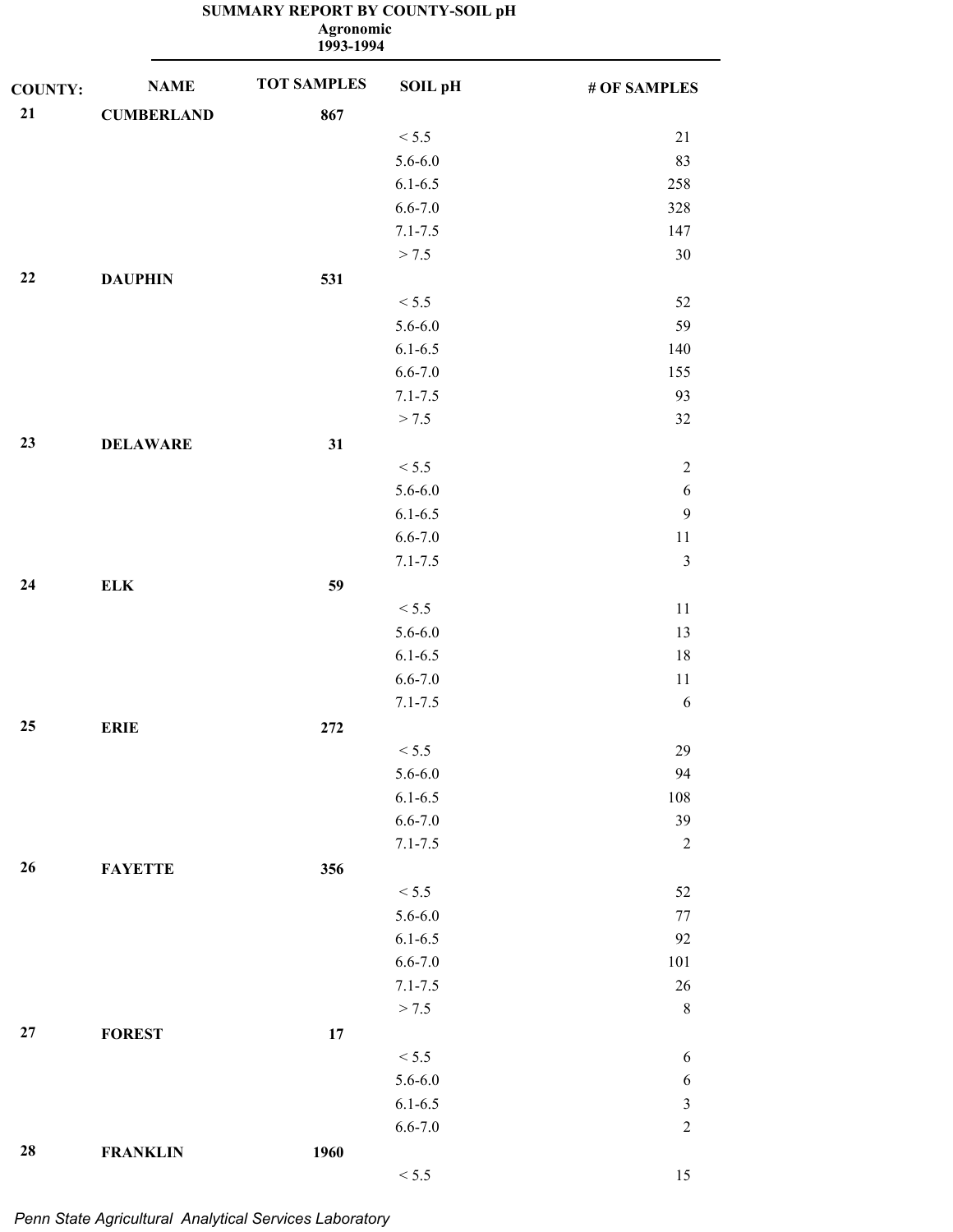**1993-1994 Agronomic**

| <b>COUNTY:</b> | <b>NAME</b>       | <b>TOT SAMPLES</b> | <b>SOIL pH</b> | # OF SAMPLES     |
|----------------|-------------------|--------------------|----------------|------------------|
|                |                   |                    | $5.6 - 6.0$    | 89               |
|                |                   |                    | $6.1 - 6.5$    | 387              |
|                |                   |                    | $6.6 - 7.0$    | 1001             |
|                |                   |                    | $7.1 - 7.5$    | 434              |
|                |                   |                    | > 7.5          | 34               |
| 29             | <b>FULTON</b>     | 283                |                |                  |
|                |                   |                    | < 5.5          | 16               |
|                |                   |                    | $5.6 - 6.0$    | 57               |
|                |                   |                    | $6.1 - 6.5$    | $88\,$           |
|                |                   |                    | $6.6 - 7.0$    | 102              |
|                |                   |                    | $7.1 - 7.5$    | 19               |
|                |                   |                    | > 7.5          | $\mathbf{1}$     |
| 30             | <b>GREENE</b>     | 267                |                |                  |
|                |                   |                    | < 5.5          | 86               |
|                |                   |                    | $5.6 - 6.0$    | 57               |
|                |                   |                    | $6.1 - 6.5$    | 62               |
|                |                   |                    | $6.6 - 7.0$    | 54               |
|                |                   |                    | $7.1 - 7.5$    | 6                |
|                |                   |                    | > 7.5          | $\sqrt{2}$       |
| 31             | <b>HUNTINGDON</b> | 561                |                |                  |
|                |                   |                    | < 5.5          | 23               |
|                |                   |                    | $5.6 - 6.0$    | 47               |
|                |                   |                    | $6.1 - 6.5$    | 123              |
|                |                   |                    | $6.6 - 7.0$    | 234              |
|                |                   |                    | $7.1 - 7.5$    | 130              |
|                |                   |                    | > 7.5          | $\overline{4}$   |
| 32             | <b>INDIANA</b>    | 501                |                |                  |
|                |                   |                    | < 5.5          | 42               |
|                |                   |                    | $5.6 - 6.0$    | 96               |
|                |                   |                    | $6.1 - 6.5$    | 166              |
|                |                   |                    | $6.6 - 7.0$    | 154              |
|                |                   |                    | $7.1 - 7.5$    | 43               |
| 33             | <b>JEFFERSON</b>  | 163                |                |                  |
|                |                   |                    | < 5.5          | $25\,$           |
|                |                   |                    | $5.6 - 6.0$    | $32\,$           |
|                |                   |                    | $6.1 - 6.5$    | 53               |
|                |                   |                    | $6.6 - 7.0$    | 43               |
|                |                   |                    | $7.1 - 7.5$    | $\,8\,$          |
|                |                   |                    | > 7.5          | $\boldsymbol{2}$ |
| 34             | <b>JUNIATA</b>    | 458                |                |                  |
|                |                   |                    | < 5.5          | 11               |
|                |                   |                    | $5.6 - 6.0$    | 59               |
|                |                   |                    | $6.1 - 6.5$    | 111              |
|                |                   |                    | $6.6 - 7.0$    | 191              |
|                |                   |                    | $7.1 - 7.5$    | $76\,$           |
|                |                   |                    | > 7.5          | $10\,$           |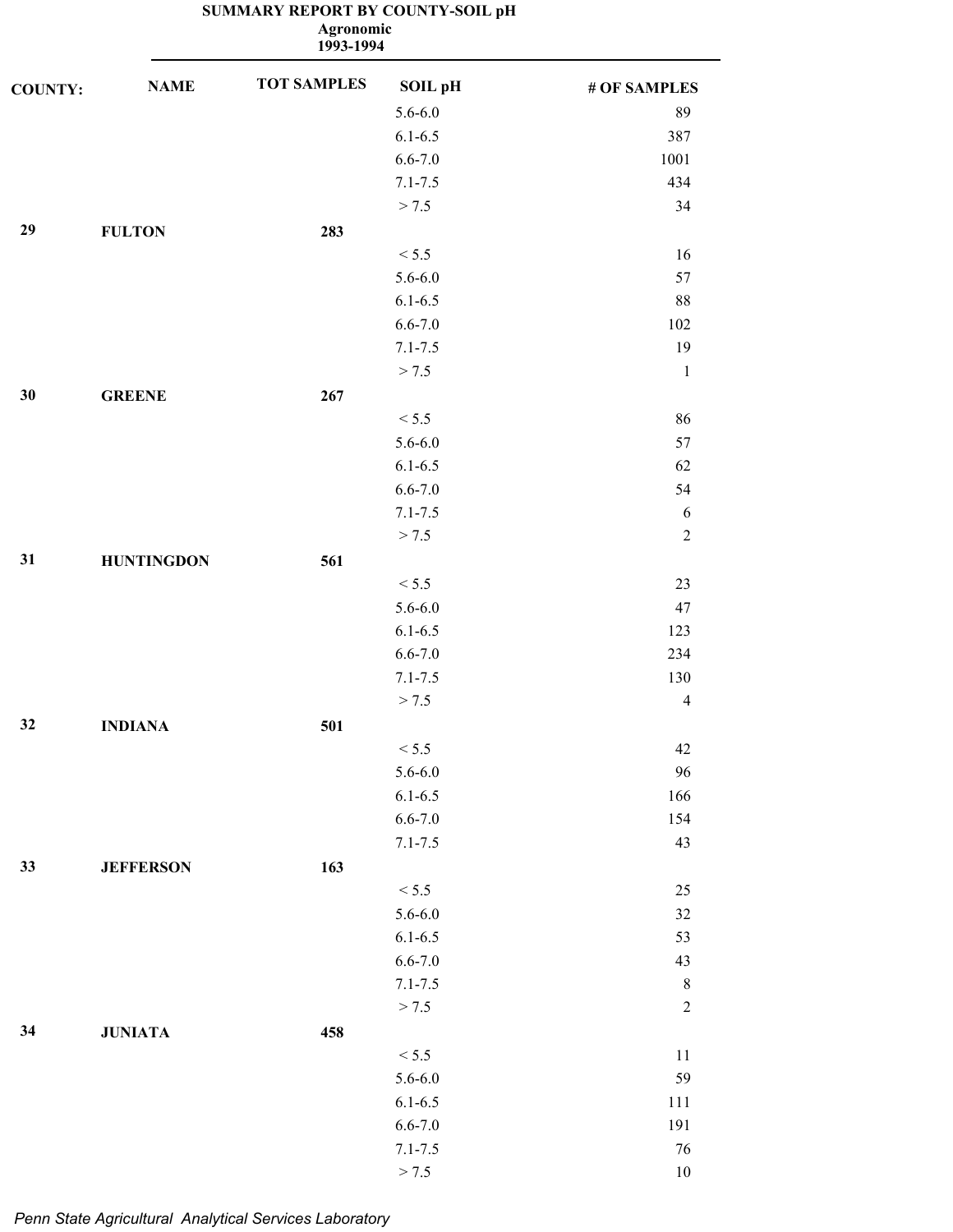|                | Agronomic<br>1993-1994 |                    |                |                |  |  |
|----------------|------------------------|--------------------|----------------|----------------|--|--|
| <b>COUNTY:</b> | <b>NAME</b>            | <b>TOT SAMPLES</b> | <b>SOIL pH</b> | # OF SAMPLES   |  |  |
| $35\,$         | <b>LACKAWANNA</b>      | 115                |                |                |  |  |
|                |                        |                    | < 5.5          | $11\,$         |  |  |
|                |                        |                    | $5.6 - 6.0$    | 17             |  |  |
|                |                        |                    | $6.1 - 6.5$    | 34             |  |  |
|                |                        |                    | $6.6 - 7.0$    | 33             |  |  |
|                |                        |                    | $7.1 - 7.5$    | 16             |  |  |
|                |                        |                    | > 7.5          | $\overline{4}$ |  |  |
| 36             | <b>LANCASTER</b>       | 1388               |                |                |  |  |
|                |                        |                    | < 5.5          | $\mathfrak s$  |  |  |
|                |                        |                    | $5.6 - 6.0$    | 29             |  |  |
|                |                        |                    | $6.1 - 6.5$    | 144            |  |  |
|                |                        |                    | $6.6 - 7.0$    | 552            |  |  |
|                |                        |                    | $7.1 - 7.5$    | 540            |  |  |
|                |                        |                    | > 7.5          | 118            |  |  |
| 37             | <b>LAWRENCE</b>        | 203                |                |                |  |  |
|                |                        |                    | < 5.5          | 15             |  |  |
|                |                        |                    | $5.6 - 6.0$    | 54             |  |  |
|                |                        |                    | $6.1 - 6.5$    | 61             |  |  |
|                |                        |                    | $6.6 - 7.0$    | 52             |  |  |
|                |                        |                    | $7.1 - 7.5$    | $20\,$         |  |  |
|                |                        |                    | > 7.5          |                |  |  |
|                |                        |                    |                | $\mathbf{1}$   |  |  |
| $38\,$         | <b>LEBANON</b>         | 329                |                |                |  |  |
|                |                        |                    | < 5.5          | 11             |  |  |
|                |                        |                    | $5.6 - 6.0$    | 33             |  |  |
|                |                        |                    | $6.1 - 6.5$    | 81             |  |  |
|                |                        |                    | $6.6 - 7.0$    | 150            |  |  |
|                |                        |                    | $7.1 - 7.5$    | 48             |  |  |
|                |                        |                    | > 7.5          | $\sqrt{6}$     |  |  |
| 39             | <b>LEHIGH</b>          | 150                |                |                |  |  |
|                |                        |                    | < 5.5          | $\sqrt{6}$     |  |  |
|                |                        |                    | $5.6 - 6.0$    | $22\,$         |  |  |
|                |                        |                    | $6.1 - 6.5$    | $38\,$         |  |  |
|                |                        |                    | $6.6 - 7.0$    | $70\,$         |  |  |
|                |                        |                    | $7.1 - 7.5$    | 13             |  |  |
|                |                        |                    | > 7.5          | $\mathbf 1$    |  |  |
| 40             | <b>LUZERNE</b>         | 156                |                |                |  |  |
|                |                        |                    | < 5.5          | $22\,$         |  |  |
|                |                        |                    | $5.6 - 6.0$    | 36             |  |  |
|                |                        |                    | $6.1 - 6.5$    | 42             |  |  |
|                |                        |                    | $6.6 - 7.0$    | 41             |  |  |
|                |                        |                    | $7.1 - 7.5$    | $12\,$         |  |  |
|                |                        |                    | > 7.5          | $\mathfrak{Z}$ |  |  |
| 41             | <b>LYCOMING</b>        | 501                |                |                |  |  |
|                |                        |                    | < 5.5          | $31\,$         |  |  |
|                |                        |                    | $5.6 - 6.0$    | $73\,$         |  |  |
|                |                        |                    | $6.1 - 6.5$    | 150            |  |  |
|                |                        |                    |                |                |  |  |

#### **SUMMARY REPORT BY COUNTY-SOIL pH Agronomic**

*Penn State Agricultural Analytical Services Laboratory*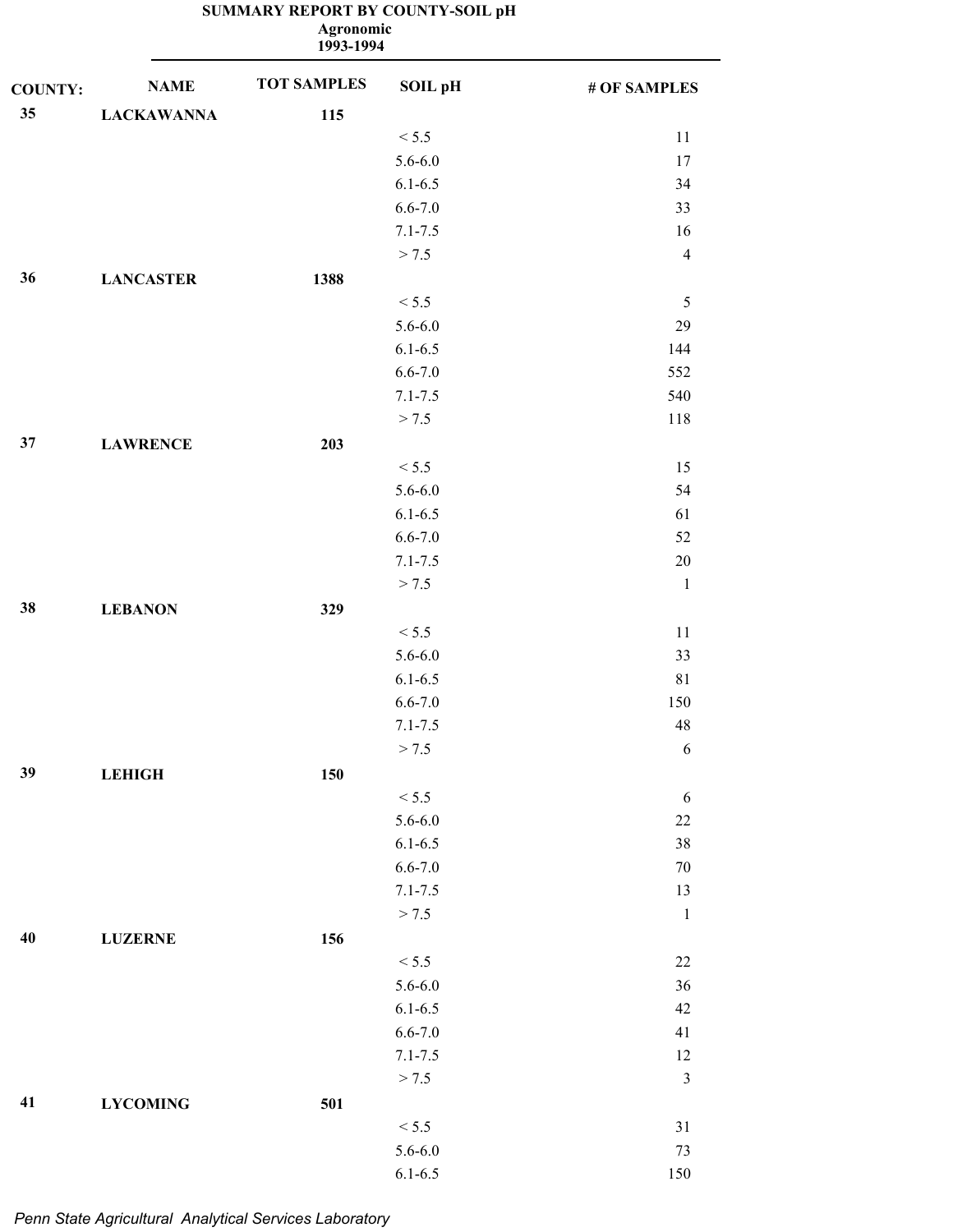|                |                   | Agronomic<br>1993-1994 |                |                |
|----------------|-------------------|------------------------|----------------|----------------|
| <b>COUNTY:</b> | <b>NAME</b>       | <b>TOT SAMPLES</b>     | <b>SOIL pH</b> | # OF SAMPLES   |
|                |                   |                        | $6.6 - 7.0$    | 186            |
|                |                   |                        | $7.1 - 7.5$    | 53             |
|                |                   |                        | > 7.5          | $\,8\,$        |
| 42             | <b>MCKEAN</b>     | 106                    |                |                |
|                |                   |                        | < 5.5          | 31             |
|                |                   |                        | $5.6 - 6.0$    | 32             |
|                |                   |                        | $6.1 - 6.5$    | 24             |
|                |                   |                        | $6.6 - 7.0$    | 10             |
|                |                   |                        | $7.1 - 7.5$    | $\overline{7}$ |
|                |                   |                        | > 7.5          | $\overline{2}$ |
| 43             | <b>MERCER</b>     | 647                    |                |                |
|                |                   |                        | < 5.5          | 50             |
|                |                   |                        | $5.6 - 6.0$    | 146            |
|                |                   |                        | $6.1 - 6.5$    | 218            |
|                |                   |                        | $6.6 - 7.0$    | 184            |
|                |                   |                        | $7.1 - 7.5$    | 46             |
|                |                   |                        | > 7.5          | $\mathfrak{Z}$ |
| 44             | <b>MIFFLIN</b>    | 168                    |                |                |
|                |                   |                        | < 5.5          | $\overline{7}$ |
|                |                   |                        | $5.6 - 6.0$    | 15             |
|                |                   |                        | $6.1 - 6.5$    | 44             |
|                |                   |                        | $6.6 - 7.0$    | 80             |
|                |                   |                        | $7.1 - 7.5$    | $21\,$         |
|                |                   |                        | > 7.5          | $\mathbf{1}$   |
| 45             | <b>MONROE</b>     | $27\,$                 |                |                |
|                |                   |                        | < 5.5          | $\sqrt{2}$     |
|                |                   |                        | $5.6 - 6.0$    | 13             |
|                |                   |                        | $6.1 - 6.5$    | $\,8\,$        |
|                |                   |                        | $6.6 - 7.0$    | $\mathfrak{Z}$ |
|                |                   |                        | $7.1 - 7.5$    | $\mathbf 1$    |
| 46             | <b>MONTGOMERY</b> | 228                    |                |                |
|                |                   |                        |                | $\mathbf{1}$   |
|                |                   |                        | < 5.5          | $\overline{4}$ |
|                |                   |                        | $5.6 - 6.0$    | 16             |
|                |                   |                        | $6.1 - 6.5$    | $28\,$         |
|                |                   |                        | $6.6 - 7.0$    | 74             |
|                |                   |                        | $7.1 - 7.5$    | 97             |
|                |                   |                        | > 7.5          | $\,8\,$        |
| 47             | <b>MONTOUR</b>    | 188                    |                |                |
|                |                   |                        | < 5.5          | 39             |
|                |                   |                        | $5.6 - 6.0$    | 29             |
|                |                   |                        | $6.1 - 6.5$    | 55             |
|                |                   |                        | $6.6 - 7.0$    | 52             |
|                |                   |                        | $7.1 - 7.5$    | 12             |
|                |                   |                        | > 7.5          | $\mathbf{1}$   |

# *Penn State Agricultural Analytical Services Laboratory*

**48 NORTHAMPTON 141**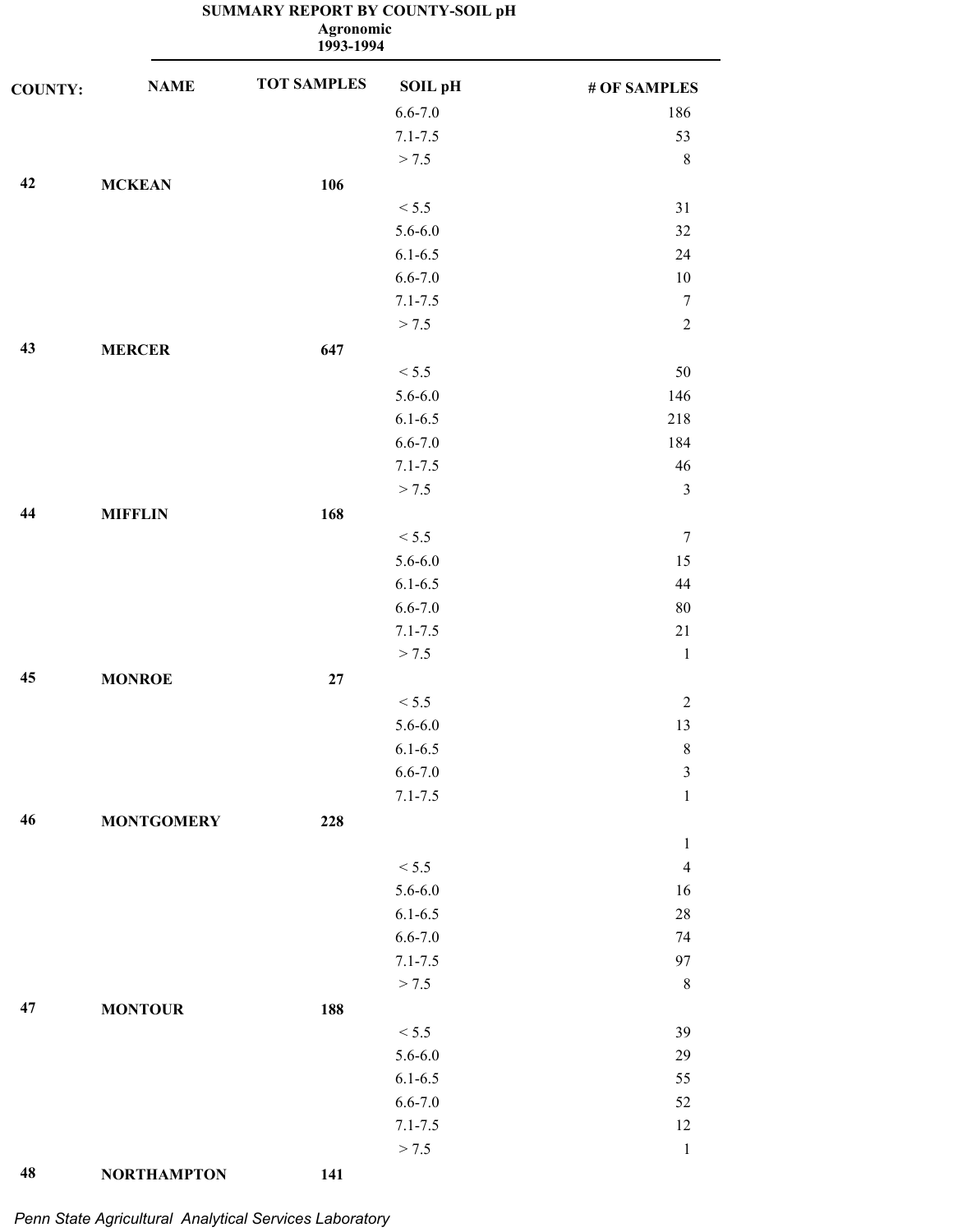| SUMMARY REPORT BY COUNTY-SOIL pH |  |
|----------------------------------|--|
|----------------------------------|--|

**1993-1994 Agronomic**

| <b>COUNTY:</b> | <b>NAME</b>           | <b>TOT SAMPLES</b> | <b>SOIL pH</b> | # OF SAMPLES   |
|----------------|-----------------------|--------------------|----------------|----------------|
|                |                       |                    | < 5.5          | 25             |
|                |                       |                    | $5.6 - 6.0$    | 25             |
|                |                       |                    | $6.1 - 6.5$    | 41             |
|                |                       |                    | $6.6 - 7.0$    | 27             |
|                |                       |                    | $7.1 - 7.5$    | 14             |
|                |                       |                    | > 7.5          | 9              |
| 49             | <b>NORTHUMBERLAND</b> | 759                |                |                |
|                |                       |                    | < 5.5          | 29             |
|                |                       |                    | $5.6 - 6.0$    | 93             |
|                |                       |                    | $6.1 - 6.5$    | 231            |
|                |                       |                    | $6.6 - 7.0$    | 296            |
|                |                       |                    | $7.1 - 7.5$    | 105            |
|                |                       |                    | > 7.5          | $\sqrt{5}$     |
| 50             | <b>PERRY</b>          | 627                |                |                |
|                |                       |                    | < 5.5          | 15             |
|                |                       |                    | $5.6 - 6.0$    | 54             |
|                |                       |                    | $6.1 - 6.5$    | 151            |
|                |                       |                    | $6.6 - 7.0$    | 287            |
|                |                       |                    | $7.1 - 7.5$    | 114            |
|                |                       |                    | > 7.5          | 6              |
| 51             | <b>PHILADELPHIA</b>   | 50                 |                |                |
|                |                       |                    | < 5.5          | $\,1\,$        |
|                |                       |                    | $5.6 - 6.0$    | $\mathbf{1}$   |
|                |                       |                    | $6.1 - 6.5$    | $\mathbf{1}$   |
|                |                       |                    | $6.6 - 7.0$    | $\,8\,$        |
|                |                       |                    | $7.1 - 7.5$    | 35             |
|                |                       |                    | > 7.5          | $\overline{4}$ |
| 52             | <b>PIKE</b>           | 31                 |                |                |
|                |                       |                    | $< 5.5$        | $\,8\,$        |
|                |                       |                    | $5.6 - 6.0$    | $10\,$         |
|                |                       |                    | $6.1 - 6.5$    | $\,8\,$        |
|                |                       |                    | $6.6 - 7.0$    | $\sqrt{5}$     |
| 53             | <b>POTTER</b>         | 348                |                |                |
|                |                       |                    | < 5.5          | 38             |
|                |                       |                    | $5.6 - 6.0$    | $77$           |
|                |                       |                    | $6.1 - 6.5$    | 132            |
|                |                       |                    | $6.6 - 7.0$    | 85             |
|                |                       |                    | $7.1 - 7.5$    | 14             |
|                |                       |                    | > 7.5          | $\sqrt{2}$     |
| 54             | <b>SCHUYLKILL</b>     | 293                |                |                |
|                |                       |                    | < 5.5          | $25\,$         |
|                |                       |                    | $5.6 - 6.0$    | 29             |
|                |                       |                    | $6.1 - 6.5$    | 92             |
|                |                       |                    | $6.6 - 7.0$    | 113            |
|                |                       |                    | $7.1 - 7.5$    | $31\,$         |
|                |                       |                    | > 7.5          | $\mathfrak{Z}$ |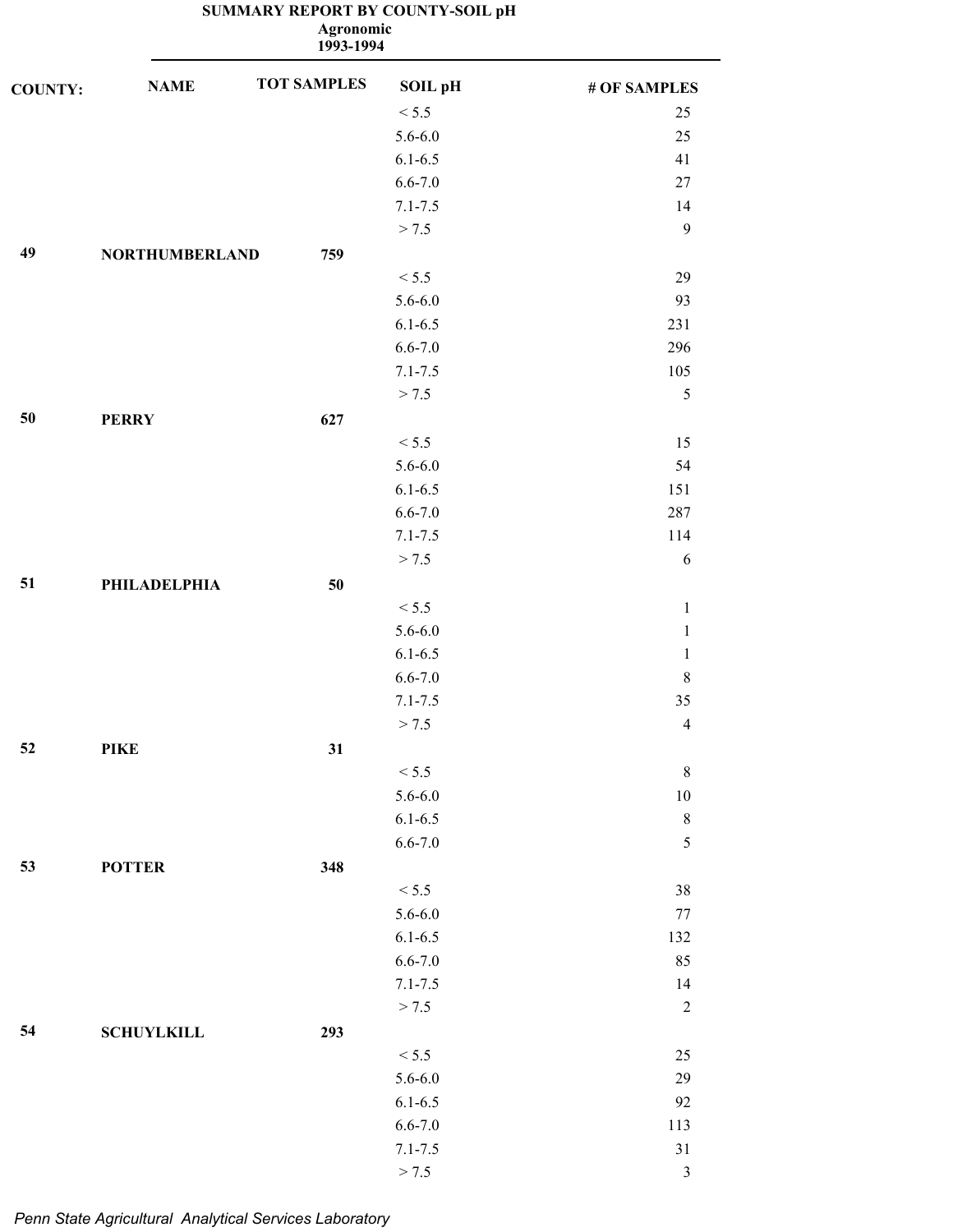|                |                    | <b>Agronomic</b><br>1993-1994 |                |                  |
|----------------|--------------------|-------------------------------|----------------|------------------|
| <b>COUNTY:</b> | <b>NAME</b>        | <b>TOT SAMPLES</b>            | <b>SOIL pH</b> | # OF SAMPLES     |
| 55             | <b>SNYDER</b>      | 495                           |                |                  |
|                |                    |                               | < 5.5          | 36               |
|                |                    |                               | $5.6 - 6.0$    | 67               |
|                |                    |                               | $6.1 - 6.5$    | 165              |
|                |                    |                               | $6.6 - 7.0$    | 175              |
|                |                    |                               | $7.1 - 7.5$    | 44               |
|                |                    |                               | > 7.5          | $\,8\,$          |
| 56             | <b>SOMERSET</b>    | 438                           |                |                  |
|                |                    |                               | < 5.5          | 75               |
|                |                    |                               | $5.6 - 6.0$    | 95               |
|                |                    |                               | $6.1 - 6.5$    | 139              |
|                |                    |                               | $6.6 - 7.0$    | 98               |
|                |                    |                               | $7.1 - 7.5$    | 30               |
|                |                    |                               | > 7.5          | $\,1\,$          |
| 57             | <b>SULLIVAN</b>    | 34                            |                |                  |
|                |                    |                               | < 5.5          | $\overline{4}$   |
|                |                    |                               | $5.6 - 6.0$    | $\overline{7}$   |
|                |                    |                               | $6.1 - 6.5$    | $11\,$           |
|                |                    |                               | $6.6 - 7.0$    | 6                |
|                |                    |                               | $7.1 - 7.5$    | 5                |
|                |                    |                               | > 7.5          | $\,1$            |
| 58             | <b>SUSQUEHANNA</b> | 372                           |                |                  |
|                |                    |                               | < 5.5          | 34               |
|                |                    |                               | $5.6 - 6.0$    | 75               |
|                |                    |                               | $6.1 - 6.5$    | 154              |
|                |                    |                               | $6.6 - 7.0$    | 101              |
|                |                    |                               | $7.1 - 7.5$    | 7                |
|                |                    |                               | > 7.5          | $\,1$            |
| 59             | <b>TIOGA</b>       | 557                           |                |                  |
|                |                    |                               | < 5.5          | 31               |
|                |                    |                               | $5.6 - 6.0$    | 131              |
|                |                    |                               | $6.1 - 6.5$    | $221\,$          |
|                |                    |                               | $6.6 - 7.0$    | 136              |
|                |                    |                               | $7.1 - 7.5$    | $31\,$           |
|                |                    |                               | > 7.5          | $\boldsymbol{7}$ |
| 60             | <b>UNION</b>       | 661                           |                |                  |
|                |                    |                               | < 5.5          | 33               |
|                |                    |                               | $5.6 - 6.0$    | 75               |
|                |                    |                               | $6.1 - 6.5$    | $220\,$          |
|                |                    |                               | $6.6 - 7.0$    | 261              |
|                |                    |                               | $7.1 - 7.5$    | $70\,$           |
|                |                    |                               | > 7.5          | $\sqrt{2}$       |
| 61             | <b>VENANGO</b>     | 132                           |                |                  |
|                |                    |                               | < 5.5          | 24               |
|                |                    |                               | $5.6 - 6.0$    | 19               |
|                |                    |                               |                |                  |

6.1-6.5 53